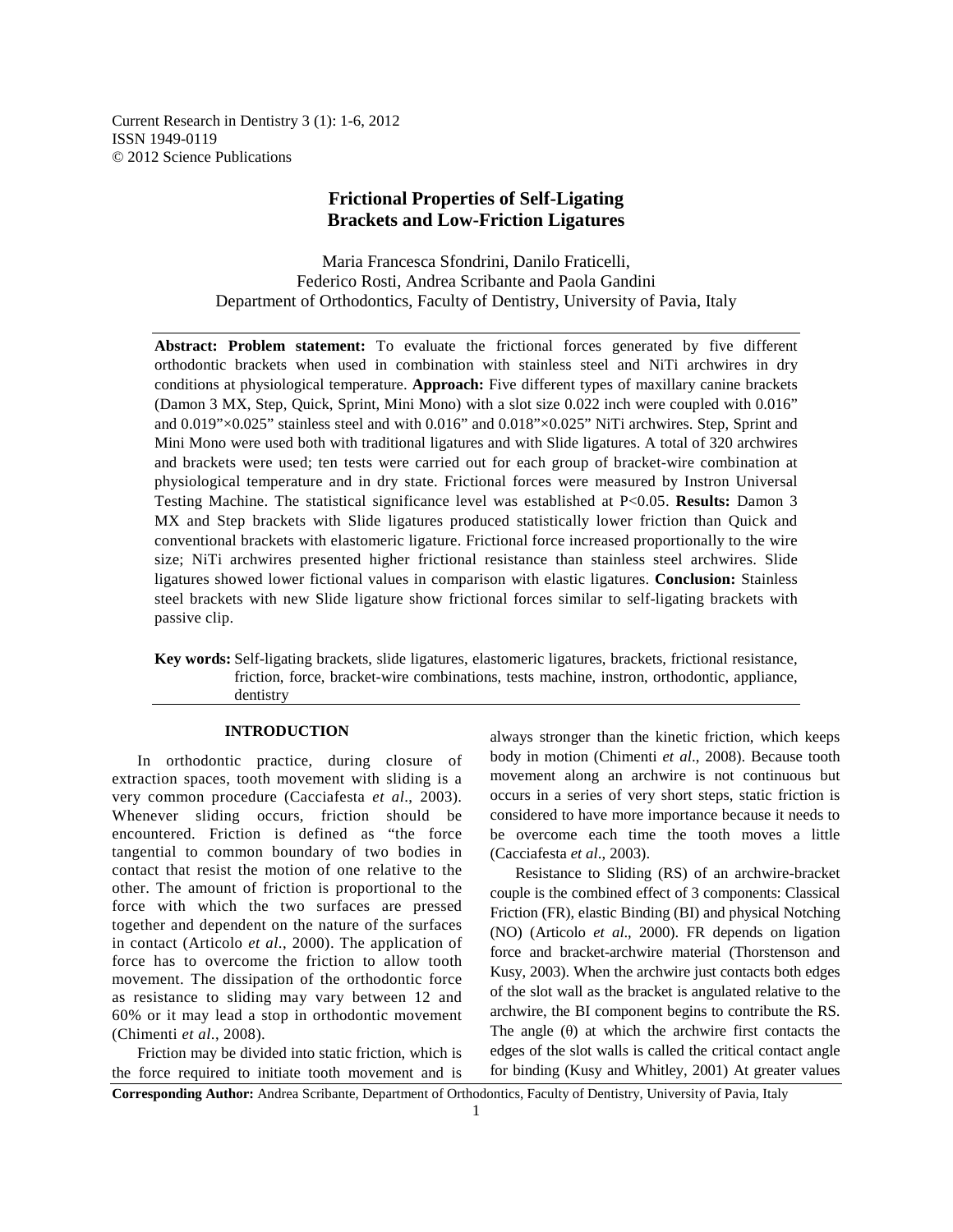of θ, the bracket may physically deform the archwire, thus adding NO component to the components of RS (Articolo *et al*., 2000).

 Many studies have evaluated the factors that affect frictional forces released during sliding mechanics: bracket and wire materials, bracket width, slot size, wire section, wire size, second order angulation and torque at the wire bracket interface, surface conditions of the archwires and the bracket slots, type and force of ligation, interbracket distance, saliva and influence of oral functions (Cacciafesta *et al*., 2003; Hain *et al*., 2003; Henao and Kusy, 2004; Thorstenson and Kusy, 2003; Wichelhaus *et al*., 2005).

 Friction is determined mostly by the nature of ligation (Griffiths *et al*., 2005). Self-ligating brackets were introduced in early 1930s in form of Russel attachment, which was intended to reduce ligation times and to improve operator efficiency (Berger, 2000; Northrup *et al*., 2007; Sfondrini *et al*., 2011). From patient's perspective self-ligating brackets are generally smoother, more comfortable and easier to clean due to absence of wire ligatures (Berger, 2000). Besides these, another benefit of self-ligating brackets has been their low frictional resistance (Henao and Kusy, 2004). Two types of self-ligating brackets have been developed; those that have a spring clip which presses against the archwire and those self-ligating mechanism that do not press against the arch wire.

 In self-ligating brackets the movable spring clip converted the slot into a tube (Sfondrini *et al*., 2010); several previous studies demonstrated a significant decrease in friction for self-ligating brackets, compared to conventional stainless steel brackets. Such a reduction in friction can help shorten chairtime and treatment (Henao and Kusy, 2004).

 Newly introduced Slide low friction ligatures have been developed to transform common stainless steel brackets in a sort of self-ligating bracket, where the fourth wall of the slot is the poliuretane surface of the ligature.

 The purpose of this in vitro study was to evaluate the frictional forces generated by 3 types brackets (conventional stainless steel, interactive self-ligating, passive self-ligating) in combination with 2 different alloys (stainless steel and NiTi archwires) of 3 different section (0.016", 0.018"×0.025" and 0.019"×0.025") in combination with conventional and Slide ligatures.

## **MATERIALS AND METHODS**

 Five different types of preadjusted maxillary canine brackets were tested: conventional stainless steel (Step, Leone S.p.a. Firenze, Italy; Mini Mono, Forestadent, Pforzheim, Germany; Sprint, Forestadent, Pforzheim, Germany) and stainless steel self-ligating brackets (Damon 3 MX, Ormco, Glendora, Ca; Quick, Forestadent, Pforzheim, Germany). Two types of archwire alloys were tested: stainless steel (Forestadent, Pforzheim, Germany) and NiTi (Titanol-Martensitic, Forestadent and Pforzheim, Germany).

 All the brackets were 0022" slot and were tested with 3 wire section: 0016", 0.018"×0.025" and 0.019"×0.025". Conventional stainless steel brackets were used either with traditional ligatures in modules (Forestadent, Pforzheim, Germany) or with Slide ligatures (Leone S.p.a. Firenze, Italy). A total of 320 samples were studied (Table1, 2); after each sample bracket, wire and ligature were changed to eliminate the effect of wear. A Universal Testing Machine Instron 4444 (Instron Industrial Products, Grove City, Pennsylvania, USA) was used to measure and record the frictional forces released. Each bracket was bonded with a laser weld to a stainless steel screw and then it was positioned in the testing apparatus. Each wire was ligated to the bracket using elastomeric ligatures, or closing the clip of self-ligating brackets. The speed of the machine was being 2.5 mm/min for a total of 2 min per experiment. All the samples were performed in dry conditions at physiological temperature. The system of acquisition measured the force values (Newtons) needed to move the bracket along the wire and the values were recorded by a computer. The static friction was calculated at the initial peak of movement. The dynamic friction was calculated as average of 10 acquisitions made at a distance of 5 seconds each, after the peak (Cacciafesta *et al*., 2003). Statistical analysis was performed with Stata 7 software (Stata, College Station,Tex); a Kruskal-Wallis test was used to study the effect of bracket type, wire alloy, section and ligature on friction. A Mann-Whitney U test was used for the post hoc test and the Bonferroni adjustment was applied. Then, a generalized linear regression model was fitted to check the combined effect of the 4 variables (bracket, alloy, section and ligature) and their interactions. The level of significance was set for  $P < 0.05$ .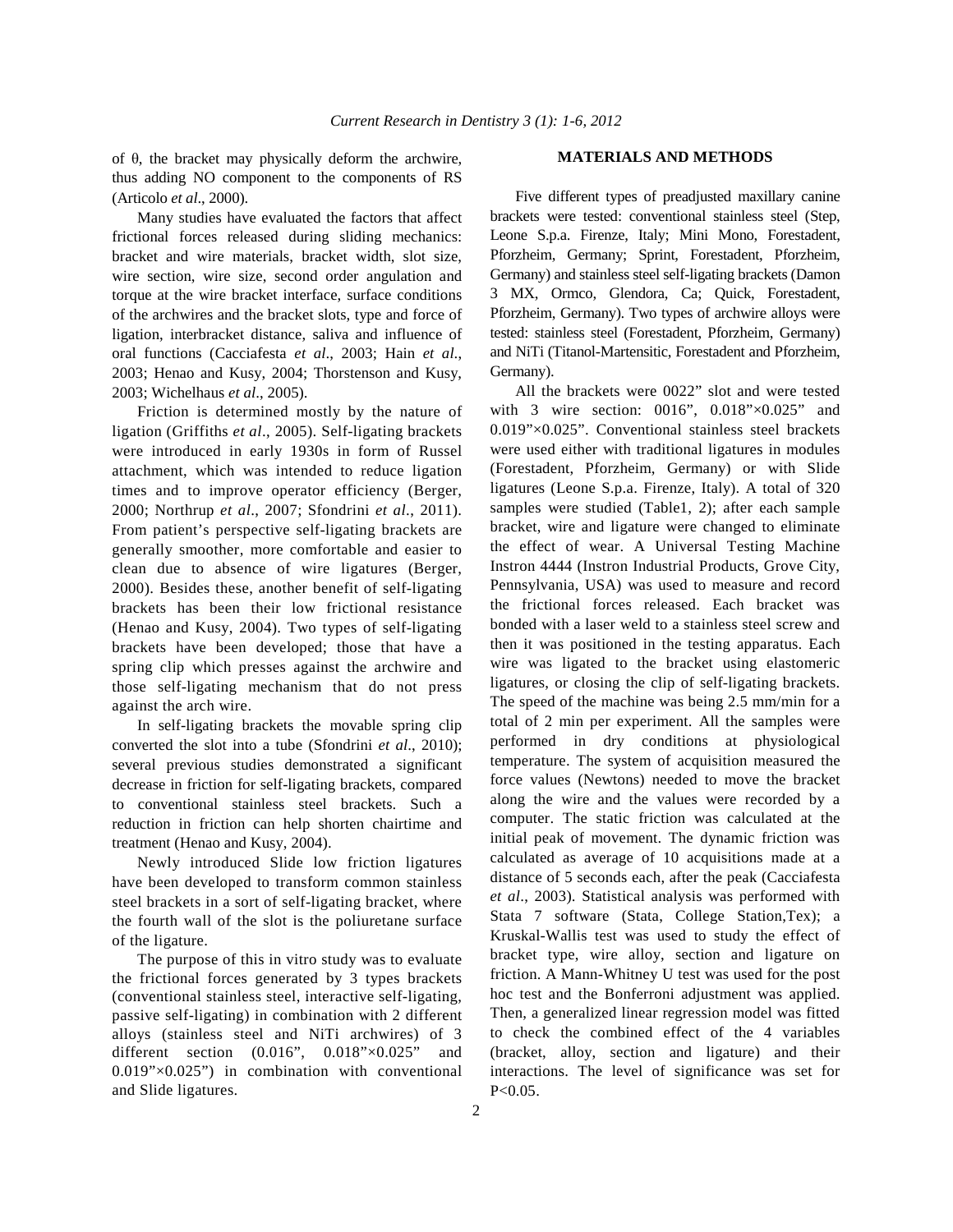# *Current Research in Dentistry 3 (1): 1-6, 2012*

|  |   |  | Table 1: Static Friction values (N) of the different groups tested |  |
|--|---|--|--------------------------------------------------------------------|--|
|  | . |  |                                                                    |  |

| rable 1. Static Friction values (TV) of the different groups tested |                          |    |       |           |       |       |       |
|---------------------------------------------------------------------|--------------------------|----|-------|-----------|-------|-------|-------|
| Bracket-wire combination                                            | Ligature                 | n  | Mean  | <b>SD</b> | Min   | Mdn   | Max   |
| Damon NiTi 016                                                      | Self Ligating            | 10 | 0.720 | 0.177     | 0.413 | 0.706 | 1.044 |
| Damon NiTi 018×025                                                  | Self Ligating            | 10 | 0.987 | 0.304     | 0.601 | 0.976 | 1.485 |
| Damon Steel 016                                                     | Self Ligating            | 10 | 0.536 | 0.131     | 0.384 | 0.505 | 0.781 |
| Damon Steel 019×025                                                 | Self Ligating            | 10 | 1.098 | 0.243     | 0.902 | 0.965 | 1.587 |
| Step NiTi 016                                                       | Conventional elastomeric | 10 | 1.162 | 0.245     | 0.811 | 1.094 | 1.640 |
| Step NiTi $018\times025$                                            | Conventional elastomeric | 10 | 1.496 | 0.240     | 1.122 | 1.438 | 1.903 |
| Step Steel 016                                                      | Conventional elastomeric | 10 | 1.194 | 0.166     | 0.958 | 1.184 | 1.442 |
| Step Steel 019×025                                                  | Conventional elastomeric | 10 | 1.369 | 0.201     | 1.036 | 1.379 | 1.664 |
| $Step + slide NiTi 016$                                             | Experimental elastomeric | 10 | 0.584 | 0.104     | 0.446 | 0.608 | 0.762 |
| $Step + slide NiTi 018 \times 025$                                  | Experimental elastomeric | 10 | 0.867 | 0.131     | 0.620 | 0.875 | 1.090 |
| $Step + slide Steel 016$                                            | Experimental elastomeric | 10 | 0.461 | 0.114     | 0.258 | 0.442 | 0.623 |
| $Step + slide Steel 019 \times 025$                                 | Experimental elastomeric | 10 | 0.747 | 0.194     | 0.478 | 0.772 | 0.985 |
| Quick NiTi 016                                                      | Self Ligating            | 10 | 1.156 | 0.218     | 0.749 | 1.195 | 1.511 |
| Quick NiTi 018×025                                                  | Self Ligating            | 10 | 1.582 | 0.273     | 1.160 | 1.615 | 1.885 |
| <b>Ouick Steel 016</b>                                              | Self Ligating            | 10 | 0.850 | 0.150     | 0.593 | 0.862 | 1.066 |
| Ouick Steel 019×025                                                 | Self Ligating            | 10 | 2.190 | 0.572     | 1.136 | 2.338 | 2.892 |
| Mini Mono NiTi 016                                                  | Conventional elastomeric | 10 | 1.269 | 0.195     | 0.891 | 1.270 | 1.498 |
| Mini Mono NiTi 018×025                                              | Conventional elastomeric | 10 | 1.447 | 0.232     | 1.063 | 1.464 | 1.815 |
| Mini Mono Steel 016                                                 | Conventional elastomeric | 10 | 1.255 | 0.189     | 0.956 | 1.225 | 1.570 |
| Mini Mono Steel 019×025                                             | Conventional elastomeric | 10 | 1.179 | 0.235     | 0.851 | 1.173 | 1.525 |
| Mini Mono + Slide NiTi 016                                          | Experimental elastomeric | 10 | 0.683 | 0.173     | 0.510 | 0.620 | 1.095 |
| Mini Mono + Slide NiTi $018\times025$                               | Experimental elastomeric | 10 | 0.926 | 0.207     | 0.572 | 0.979 | 1.173 |
| Mini Mono $+$ Slide Steel 016                                       | Experimental elastomeric | 10 | 0.411 | 0.103     | 0.306 | 0.396 | 0.666 |
| Mini Mono + Slide Steel $019\times025$                              | Experimental elastomeric | 10 | 0.695 | 0.148     | 0.440 | 0.682 | 0.966 |
| Sprint NiTi 016                                                     | Conventional elastomeric | 10 | 1.287 | 0.306     | 0.873 | 1.200 | 1.807 |
| Sprint NiTi 018×025                                                 | Conventional elastomeric | 10 | 1.058 | 0.139     | 0.784 | 1.054 | 1.329 |
| Sprint Steel 016                                                    | Conventional elastomeric | 10 | 0.970 | 0.152     | 0.746 | 0.968 | 1.195 |
| Sprint Steel 019×025                                                | Conventional elastomeric | 10 | 1.058 | 0.134     | 0.881 | 1.031 | 1.340 |
| Sprint + Slide NiTi 016                                             | Experimental elastomeric | 10 | 0.610 | 0.134     | 0.427 | 0.575 | 0.861 |
| Sprint + Slide NiTi $018\times025$                                  | Experimental elastomeric | 10 | 0.584 | 0.174     | 0.274 | 0.605 | 0.856 |
| $Sprint + Slide Steel 016$                                          | Experimental elastomeric | 10 | 0.403 | 0.093     | 0.236 | 0.405 | 0.572 |
| Sprint + Slide Steel $019\times025$                                 | Experimental elastomeric | 10 | 0.557 | 0.122     | 0.320 | 0.570 | 0.682 |

Table 2: Cinetic Friction values (N) of the different groups tested

| Bracket-wire combination               | Ligature                 | n  | Mean  | <b>SD</b> | Min   | Mdn   | Max   |
|----------------------------------------|--------------------------|----|-------|-----------|-------|-------|-------|
| Damon NiTi 016                         | Self Ligating            | 10 | 0.842 | 0.234     | 0.370 | 0.871 | 1.166 |
| Damon NiTi 018×025                     | Self Ligating            | 10 | 1.039 | 0.321     | 0.666 | 1.011 | 1.611 |
| Damon Steel 016                        | Self Ligating            | 10 | 0.486 | 0.109     | 0.328 | 0.480 | 0.670 |
| Damon Steel $019\times025$             | Self Ligating            | 10 | 1.138 | 0.212     | 0.814 | 1.095 | 1.466 |
| Step NiTi 016                          | Conventional elastomeric | 10 | 1.292 | 0.269     | 0.937 | 1.295 | 1.861 |
| Step NiTi 018×025                      | Conventional elastomeric | 10 | 1.682 | 0.277     | 1.256 | 1.656 | 2.010 |
| Step Steel 016                         | Conventional elastomeric | 10 | 1.300 | 0.179     | 1.033 | 1.313 | 1.640 |
| Step Steel $019\times025$              | Conventional elastomeric | 10 | 1.428 | 0.222     | 1.047 | 1.379 | 1.806 |
| $Step + slide NiTi 016$                | Experimental elastomeric | 10 | 0.761 | 0.161     | 0.546 | 0.761 | 0.997 |
| $Step + slide NiTi 018 \times 025$     | Experimental elastomeric | 10 | 0.880 | 0.120     | 0.689 | 0.896 | 1.073 |
| $Step + slide Steel 016$               | Experimental elastomeric | 10 | 0.509 | 0.092     | 0.317 | 0.486 | 0.618 |
| $Step + slide Steel 019 \times 025$    | Experimental elastomeric | 10 | 0.833 | 0.230     | 0.540 | 0.837 | 1.194 |
| Quick NiTi 016                         | Self Ligating            | 10 | 1.372 | 0.250     | 1.033 | 1.325 | 1.745 |
| Ouick NiTi 018×025                     | Self Ligating            | 10 | 1.809 | 0.300     | 1.178 | 1.876 | 2.103 |
| <b>Ouick Steel 016</b>                 | Self Ligating            | 10 | 0.821 | 0.141     | 0.532 | 0.856 | 1.023 |
| Ouick Steel 019×025                    | Self Ligating            | 10 | 2.087 | 0.407     | 1.379 | 2.071 | 2.845 |
| Mini Mono NiTi 016                     | Conventional elastomeric | 10 | 1.487 | 0.269     | 1.033 | 1.508 | 1.947 |
| Mini Mono NiTi 018×025                 | Conventional elastomeric | 10 | 1.700 | 0.247     | 1.206 | 1.720 | 2.153 |
| Mini Mono Steel 016                    | Conventional elastomeric | 10 | 1.369 | 0.149     | 1.200 | 1.315 | 1.648 |
| Mini Mono Steel 019×025                | Conventional elastomeric | 10 | 1.324 | 0.242     | 0.951 | 1.329 | 1.686 |
| Mini Mono + Slide Ni $Ti$ 016          | Experimental elastomeric | 10 | 0.925 | 0.137     | 0.721 | 0.933 | 1.139 |
| Mini Mono + Slide NiTi $018\times025$  | Experimental elastomeric | 10 | 1.112 | 0.310     | 0.718 | 1.215 | 1.535 |
| Mini Mono $+$ Slide Steel 016          | Experimental elastomeric | 10 | 0.419 | 0.113     | 0.290 | 0.417 | 0.688 |
| Mini Mono + Slide Steel $019\times025$ | Experimental elastomeric | 10 | 0.784 | 0.142     | 0.518 | 0.804 | 0.998 |
| Sprint NiTi 016                        | Conventional elastomeric | 10 | 1.463 | 0.282     | 0.980 | 1.412 | 2.059 |
| Sprint NiTi 018×025                    | Conventional elastomeric | 10 | 1.221 | 0.194     | 0.901 | 1.233 | 1.652 |
| Sprint Steel 016                       | Conventional elastomeric | 10 | 1.070 | 0.175     | 0.740 | 1.114 | 1.268 |
| Sprint Steel 019×025                   | Conventional elastomeric | 10 | 1.267 | 0.177     | 1.049 | 1.228 | 1.626 |
| Sprint + Slide NiTi 016                | Experimental elastomeric | 10 | 0.801 | 0.194     | 0.609 | 0.726 | 1.097 |
| Sprint + Slide NiTi $018\times025$     | Experimental elastomeric | 10 | 0.735 | 0.217     | 0.360 | 0.727 | 1.075 |
| Sprint + Slide Steel 016               | Experimental elastomeric | 10 | 0.428 | 0.105     | 0.245 | 0.443 | 0.541 |
| Sprint + Slide Steel $019\times025$    | Experimental elastomeric | 10 | 0.639 | 0.105     | 0.421 | 0.675 | 0.751 |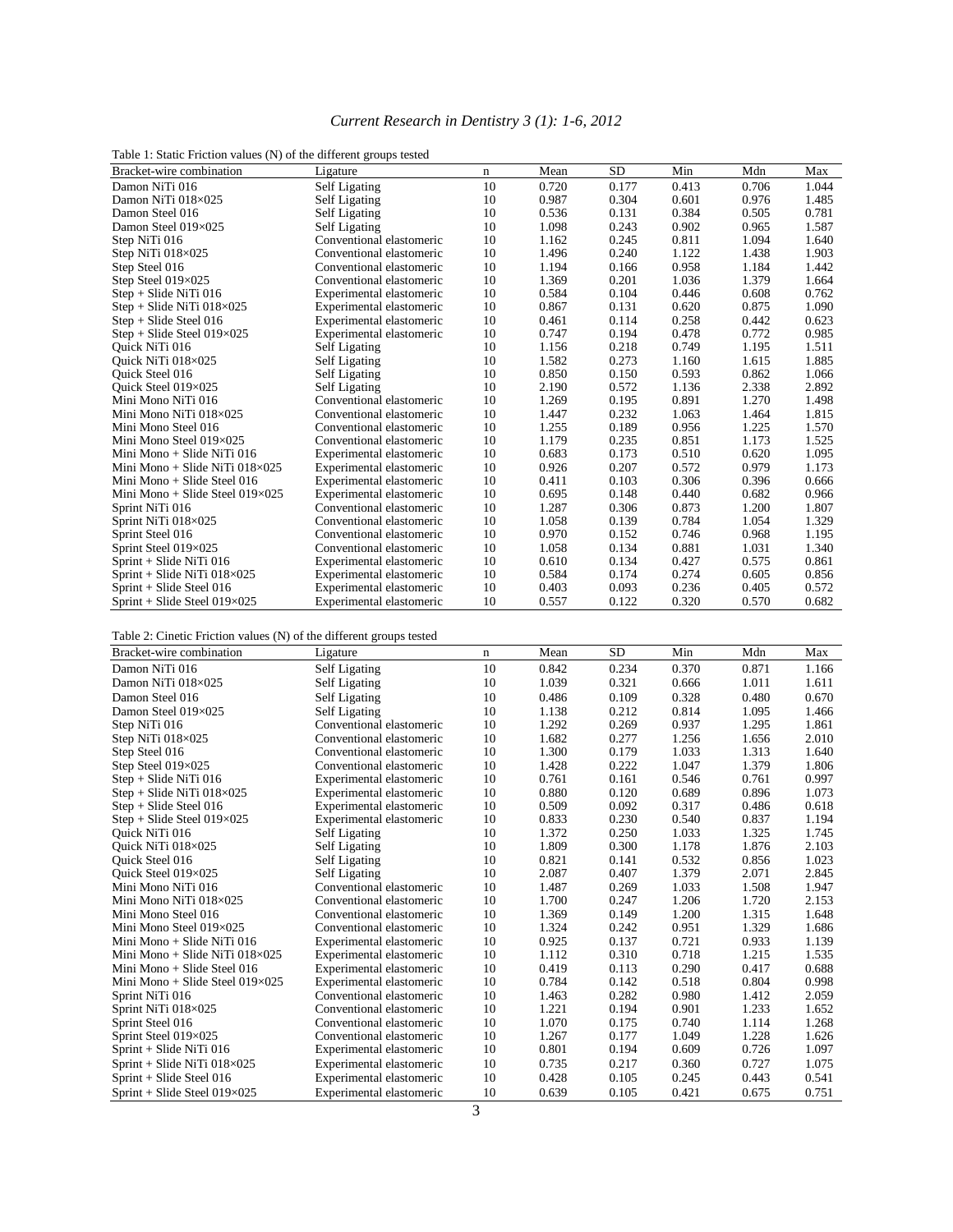# **RESULTS**

 Four variables are studied in this study: Bracket type, wire alloy and section, ligature.

**Effect of bracket material:** As reported in Table 3, the Kruskal-Wallis test showed a significant bracket effect ( $P = 0.0001$ ). Post hoc pairwise comparisons showed that Damon 3 MX brackets produced significant lower friction than conventional brackets with elastomeric conventional ligatures and selfligating Quick for static and kinetic friction. No statistical differences were found between Damon 3 Mx and stainless steel brackets with Slide ligature for static and kinetic friction and among conventional brackets with either Slide or traditional ligatures.

Table 3: Scheffé post hoc test for the effect of bracket

|                                  | Static friction | Kinetic friction |
|----------------------------------|-----------------|------------------|
| Scheffé post hoc                 | : P value       | : P value        |
| Damon/Step                       | < 0.0001        | < 0.0001         |
| $Damon/Step + Slide$             | 0.0166          | 0.0799           |
| Damon/Mini Mono                  | < 0.0001        | < 0.0001         |
| Damon/Mini Mono + Slide          | 0.0282          | 0.3457           |
| Damon/Quick                      | < 0.0001        | < 0.0001         |
| Damon/Sprint                     | < 0.0001        | < 0.0001         |
| Damon/Sprint + Slide             | < 0.0001        | 0.0028           |
| Step/Step + Slide                | < 0.0001        | < 0.0001         |
| Step/Mini Mono                   | 0.8738          | 0.3812           |
| Step/Mini Mono + Slide           | < 0.0001        | < 0.0001         |
| Step/Quick                       | 0.8211          | 0.4529           |
| Step/Sprint                      | 0.0001          | 0.0041           |
| $Step/Sprint + Slide$            | < 0.0001        | < 0.0001         |
| Step + Slide/Mini Mono           | < 0.0001        | < 0.0001         |
| Step + Slide/Mini Mono + Slide   | 0.8512          | 0.4529           |
| $Step + slide/Quick$             | < 0.0001        | < 0.0001         |
| $Step + Side/Sprint$             | < 0.0001        | < 0.0001         |
| $Step + slide/Sprint + Slide$    | 0.0090          | 0.0799           |
| Mini Mono Mini Mono + Slide      | < 0.0001        | < 0.0001         |
| Mini Mono/Quick                  | 0.6545          | 0.6236           |
| Mini Mono/Sprint                 | 0.0001          | 0.0004           |
| Mini Mono/Sprint + Slide         | < 0.0001        | < 0.0001         |
| Mini Mono + Slide/Quick          | < 0.0001        | < 0.0001         |
| Mini Mono + Slide/Sprint         | < 0.0001        | < 0.0001         |
| Mini Mono + Slide/Sprint + Slide | 0.0084          | 0.0114           |
| Quick/Sprint                     | 0.0094          | 0.0289           |
| $Quick/Sprint + Slide$           | < 0.0001        | < 0.0001         |
| Sprint/Sprint + Slide            | < 0.0001        | < 0.0001         |

| Mann-whitney      |          | NiTi/           |  |  |
|-------------------|----------|-----------------|--|--|
| test $P<0.05$     | Friction | stainless steel |  |  |
| Damon             | Static   | 0.6263          |  |  |
|                   | Kinetic  | 0.2428          |  |  |
| Ouick             | Static   | 0.7251          |  |  |
|                   | Kinetic  | 0.3577          |  |  |
| Step              | Static   | 0.739           |  |  |
|                   | Kinetic  | 0.938           |  |  |
| Mini mono         | Static   | 0.872           |  |  |
|                   | Kinetic  | 0.233           |  |  |
| Spint             | Static   | 0.006           |  |  |
|                   | Kinetic  | 0.001           |  |  |
| $Step + slide$    | Static   | 0.015           |  |  |
|                   | Kinetic  | < 0.0001        |  |  |
| Mini Mono + Slide | Static   | 0.001           |  |  |
|                   | Kinetic  | < 0.0001        |  |  |
| $Sprint + Slide$  | Static   | < 0.0001        |  |  |
|                   | Kinetic  | < 0.0001        |  |  |

**Effect of wire alloy:** A significant alloy effect was detected  $(P = 0.0001)$  by the Kruskal-Wallis test (Table 4). Post hoc pairwise comparisons showed that NiTi wires produced significant ( $P < 0.05$ ) higher static and kinetic friction than stainless steel wires when used with Sprint brackets with traditional ligatures and with Mini Mono, Sprint and Step with Slide ligatures. No significant differences were found between NiTi and stainless steel wires if used in combination with selfligating brackets.

**Effect of wire size:** Friction increased proportionally with wire section for all the groups tested (Table 5). The Kruskal-Wallis test showed a significant wire section effect  $(P = 0.0001)$ . Post hoc pairwise comparisons showed significantly lower friction between 0.016" and 0.018" x 0.025" and between 0.016" and  $0.019$ " $\times$ 0.025" for self-ligating brackets; no statistical difference were found between 0.018"×0.025" and 0.019"×0.025". With Step brackets 0.016" produced lower friction than 0.018" x 0.025" both in static  $(P = 0.012)$  and in kinetic  $(P = 0.009)$ . There was high significance (P<0.0001) between 0.016" and 0.018"×0.025" and between 0.016" and 0.019"×0.025" when wires were used in combination with Step and Slide ligatures. Using Sprint brackets, a significant frictional difference was observed between 0.018"×0.025" and 0.019"×0.025" in static (P = 0.045) and kinetic ( $P = 0.006$ ) friction and between 0.016" and  $0.019$ " $\times$ 0.025" in static (P = 0.042). Using Sprint brackets in combinations with Slide ligatures, statistically significant differences were between 0.016" and  $0.019$ "×0.025" wires in static (P = 0.009) and kinetic (P<0.0001)and between 0.018"×0.025" and 0.019" $\times$ 0.025" wires in kinetic (P = 0.033). Using Mini Mono with Slide ligatures we saw significant differences  $(P = 0.021)$  between 0.016" and 0.018"×0.025" wires in static and between 0.016" and 0.019"×0.025" wires (P<0.0001) both in static and in kinetic.

Table 5: Mann-Whitney test for the effect of wire size

| Mann-whitney      |          | $0.016\degree/0.018$ | $0.016$ "/0.019   | $0.018$ "×0.025 |
|-------------------|----------|----------------------|-------------------|-----------------|
| test $P<0.05$     | Friction | $" \times 0.025"$    | $" \times 0.025"$ | "/0.019"×0.025" |
| Damon             | Static   | 0.0072               | < 0.0001          | < 0.0001        |
|                   | Kinetic  | 0.0168               | 0.0009            | 0.0009          |
| Ouick             | Static   | 0.0003               | < 0.0001          | 0.0699          |
|                   | Kinetic  | 0.0003               | < 0.0001          | 0.3372          |
| Step              | Static   | 0.0120               | 0.1230            | 0.7530          |
|                   | Kinetic  | 0.0090               | 0.5010            | 0.2790          |
| Mini mono         | Static   | 0.2130               | 1.0000            | 0.2070          |
|                   | Kinetic  | 0.2190               | 1.0000            | 0.2580          |
| Spint             | Static   | 0.1170               | 0.5340            | 0.0450          |
|                   | Kinetic  | 0.0960               | 0.0420            | 0.0060          |
| $Step + slide$    | Static   | < 0.0001             | < 0.0001          | 1.0000          |
|                   | Kinetic  | 0.2070               | 0.2070            | 0.1470          |
| Mini Mono + Slide | Static   | 0.0210               | < 0.0001          | 1.0000          |
|                   | Kinetic  | 0.2670               | < 0.0001          | 0.4530          |
| $Sprint + Slide$  | Static   | 1.0000               | 0.0090            | 0.1230          |
|                   | Kinetic  | 1.0000               | < 0.0001          | 0.0330          |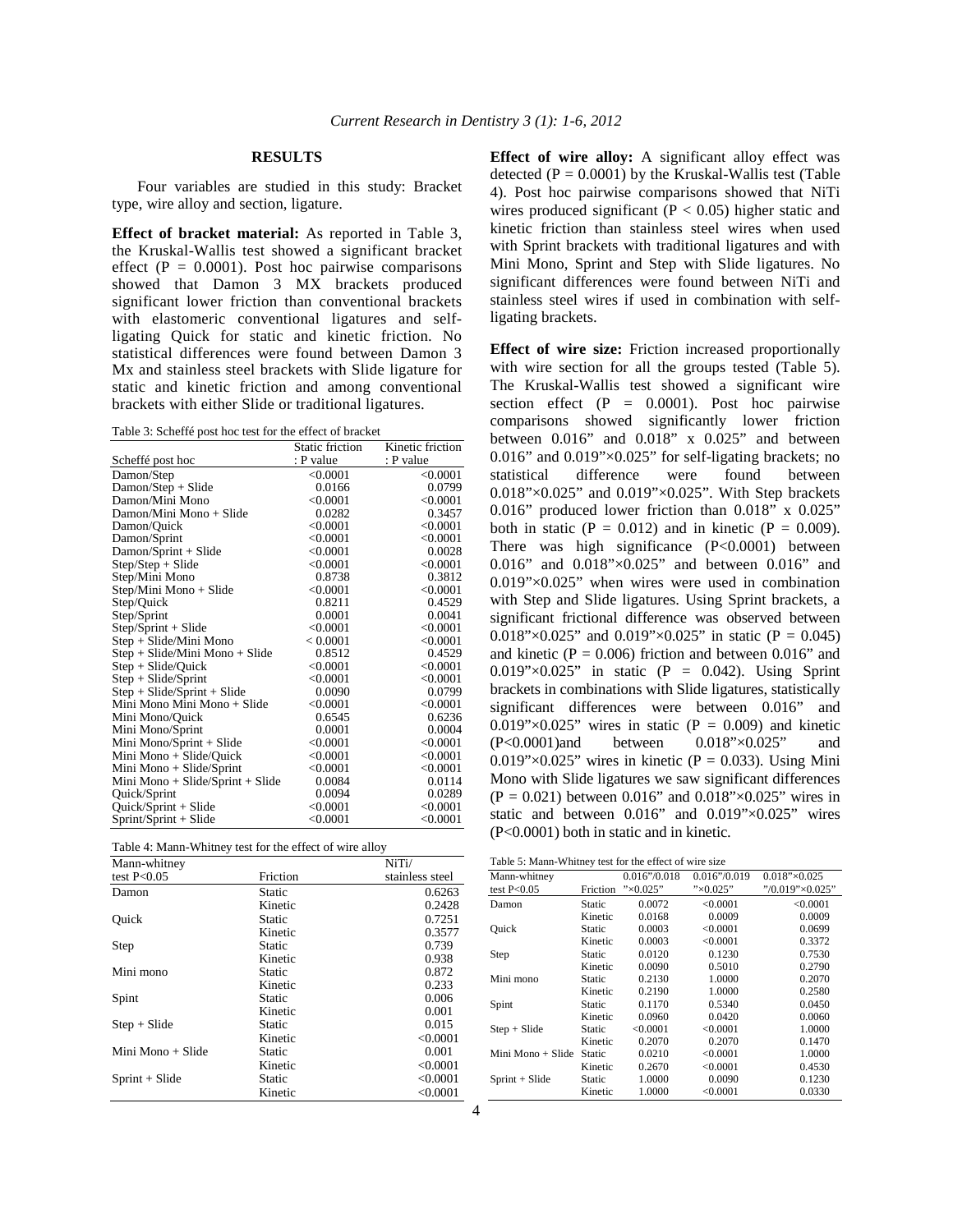| Mann-whitney test |          |                   |
|-------------------|----------|-------------------|
| P < 0.05          | Friction | Slide/traditional |
| Step              | Static   | < 0.0001          |
|                   | Kinetic  | < 0.0001          |
| Mini mono         | Static   | < 0.0001          |
|                   | Kinetic  | < 0.0001          |
| Spint             | Static   | < 0.0001          |
|                   | Kinetic  | < 0.0001          |

Table 6: Mann-Whitney test for the effect of ligature

**Effect of ligature:** A significant ligature effect was shown ( $P = 0.0001$ ) by the Kruskal-Wallis test (Table 6). Post hoc pairwise comparisons showed that Slide ligatures produced significant lower frictional forces than traditional elastomeric ligatures both for static and kinetic (P<0.0001).

### **DISCUSSION**

 Dental materials, that range from polymers to metals, shoud have maximum biocompatibility and show minimal side effects (Atai and Atai, 2007). Moreover orthodontic tooth movement is affected by a combination of biological and mechanical factors. The magnitude of force during orthodontic treatment will result in optimal tissue response and rapid tooth movement. Therefore orthodontic movement should be impressed with low forces (Berger, 2000), thus ensuring treatment efficiency in respect of biologic principles (Thorstenson and Kusy, 2003), oral flora (Koshy *et al*., 2008) arch forms (Mohammad *et al*., 2011) and allowing correct jaw movements (Zhuohua *et al*., 2010). Friction at the bracket archwire interface might prevent the attainment of optimal force levels in the supporting tissues. Therefore, an understanding of forces required to overcome friction is important so that the appropriate magnitude of force can be used to produce optimal biological tooth movement (Tabakman, 2005). To understand and explain the nature of friction between arch wire and bracket, several variables such as bracket material, wire material and alloy and type of ligature should be studied.

 Static friction has more importance than kinetic friction in tooth movement: when a tooth slides along an archwire, the tooth movement that occurs is a series of short jumps as archwire and biological resistance strive to upright the root through the alveolar bone, with the static frictional resistance needing to be overcome each time the tooth moves a little (Harradine, 2003).

 The present study showed that self-ligating brackets generated significantly lower frictional resistance than conventional stainless steel brackets with conventional ligatures. These findings agree with previous papers that reported that self-ligating brackets produced lower frictional resistance than conventional stainless steel brackets (Berger, 2000; Cacciafesta *et al*., 2003). Passive self-ligating Damon 3 MX produced statistically less frictional force than interactive selfligating Quick did; this is in agreement with other authors in literature (Henao and Kusy, 2004). An explanation for the reduced friction values is that passive self-ligating cap does no press against the wire and, when the cover is locked, the slot is converted into a tube (Cacciafesta *et al*., 2003).

 Each bracket was tested in combination with three sections wires (0.016", 0.018"×0.025" and 0.019"×0.025"). The higher was the wire size, the higher was the friction produced. This is in agreeing with some previous researches (Cacciafesta *et al*., 2003; Henao *et al*., 2004).

 In the present investigation passive self-ligating brackets produced lower friction force than interactive self-ligating brackets. This finding is in agreement with previous studies that compared the frictional properties of active and passive self-ligating brackets (Hain *et al*., 2003; Thorstenson and Kusy, 2003). Interactive selfligating brackets in combination with small wires developed low frictional forces; in combination with higher wires interactive self-ligating showed higher friction values.

 Statistically significant differences were found between passive self-ligating brackets Damon 3 MX and interactive self-ligating Quick. This result agrees with previous studies which compared the frictional properties of self-ligating brackets (Hain *et al*., 2003; Thorstenson and Kusy, 2003).

 Statistically significant differences were found between Slide ligatures and traditional elastic ligatures. In this study we used round traditional non lubricated ligatures in modules. Elastomeric ligature presses the wire into the slot and increases the frictional forces need to begin the motion. New Slide ligatures have a design that allowed transforming the slot into a tube where the wire slides easily; for this reason Slide ligatures showed significantly lower friction than traditional elastomeric ligature, in agreement with other Authors (Gandini *et al*., 2008).

 This study also demonstrated that NiTi archwire generated higher friction than SS archwire for all bracketwire combinations. In literature previous studies showed that stainless steel archwires showed higher, lower or equal frictional forces when compared with NiTi archwires (Articolo *et al*., 2000; Hain *et al*., 2003; Cacciafesta *et al*., 2003; Chimenti *et al*., 2008; Wichelhaus *et al*., 2005). This variability of the results is probably due to the different materials tested in the studies.